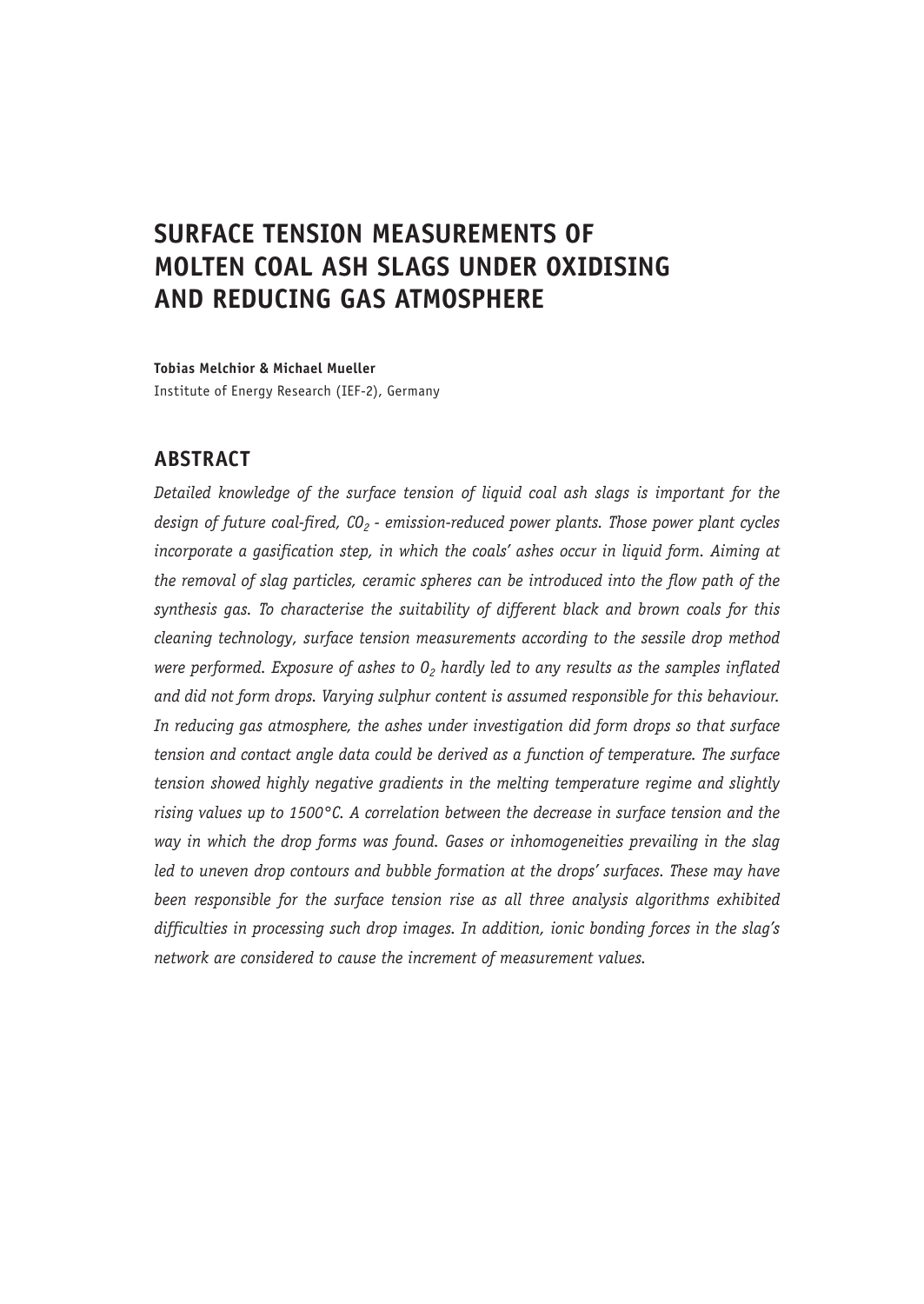### **INTRODUCTION**

#### **Motivation Arising from Industrial Application**

The necessity of reducing  $CO<sub>2</sub>$  emissions requires an increase in efficiency of power plants and their readiness for  $CO<sub>2</sub>$  capture and storage (CCS). Integrated Gasification Combined Cycle (IGCC) is able to realise these objectives since it is a highly efficient process and allows separating  $CO<sub>2</sub>$  prior to combustion (see [1] and [2]). It incorporates a gasification step into a power plant process consisting of a gas turbine, a heat recovery boiler and a steam turbine. In contrast to common combined cycle plants, IGCCs aim at using coal as fuel. One critical point in this installation is the cleanliness of the gas leaving the coal gasifier and being fed to the gas turbine. Impurities in form of solid or liquid particles as well as gaseous or condensable species may cause damages to equipment downstream of the gasifier, e.g. shift reactor and turbine blades. A schema of the IGCC is shown in Figure 1.



Figure 1: Schematic overview of integrated gasification combined cycle (IGCC)

In order to further augment the performance of IGCCs with entrained flow gasifier, the synthesis gas carrying a load of *molten* ash (slag) particles has to be cleaned at the highest possible temperature directly after gasification. This approach could replace the current water quench installations needed to solidify and to remove slag particles. The envisaged technology aims at depositing the liquid slags on fillings of ceramic spheres that get integrated into the flow path of the synthesis gas. This cleaning technology has already been demonstrated in pressurised coal combustion according to Förster *et al.* [3]. An outline of the proposed design for the gasification process can be seen in Figure 2.

Among other physicochemical properties like viscosity and heat capacity, the slag's surface tension plays a major role in judging the suitability of a coal for the new hot gas cleaning process and therefore limits the choice of fuels. If the relation between a slag's composition and the surface tension is well understood, the use of additives may widen the range of applicable coals.



Figure 2: Envisaged gasification technology to remove slag particles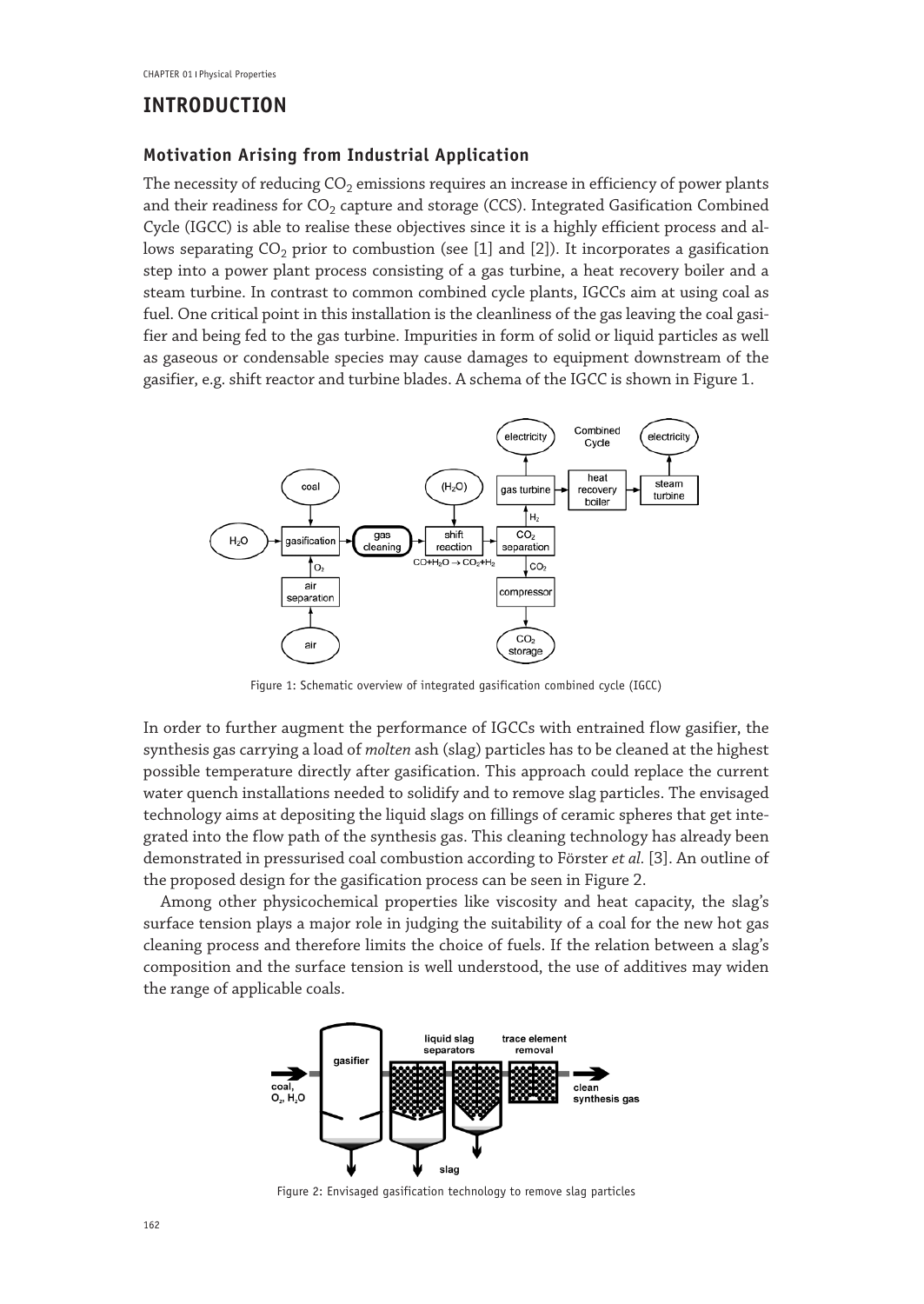As gas cleaning using ceramic spheres has been proven appropriate in a combustion atmosphere, the difference in behaviour of the slag in a gasification environment should be outlined. Therefore, the ashes under investigation were exposed to  $O<sub>2</sub>$  as well as to a gas mixture of 4 vol%  $H_2$  and 96 vol% Ar ( $ArH_2$ ).

#### **Measurement Fundamentals**

The relationship between a liquid's surface contour and its surface tension is expressed by the Young-Laplace Equation (1). In this equation, σ denotes the surface tension,  $R_1$ and  $R_2$  are the principal radii of curvature,  $\Delta \rho$  expresses the density difference across the interface (liquid and surrounding gas), *g* is the gravitational constant and *h* represents a height coordinate.

$$
\sigma \cdot \left(\frac{1}{R_1} + \frac{1}{R_2}\right) = \Delta r \cdot g \cdot h \tag{1}
$$

An appropriate surface geometry to apply the Young-Laplace equation to is given by a drop of liquid resting on a plane substrate material (*sessile drop technique*). The principle of energy minimisation leads to the drop contour being sphere-like, so that an assumption of axial symmetry is justified. By taking a digital photo, a computer algorithm can fit the Young-Laplace equation to the drop profile and calculate the surface tension of the corresponding liquid. As small variations in the photographed shape of the drop may cause large discrepancies in the calculated surface tension values, special attention has to be paid to the experimental setup as well as to the image processing algorithm [4].

If the governing equation is properly adapted to the drop contour, the contact angle between liquid and substrate can easily be derived. In contrast to the surface tension – being a characterising material property of the liquid – the contact angle depends upon the substrate material.

### **METHODOLOGY**

#### **Experimental Setup**

The ashes under investigation were prepared by exposing different black and brown coals to air at 815°C and 450°C respectively. Aiming at the use of the sessile drop technique, drops of ash slags were generated by melting ash pellets (5 mm in diameter, about 5 mm in height) on different substrate materials in a high temperature furnace at atmospheric pressure. A CCD camera being equipped with a zoom lens was directed into the furnace so that images were recorded in 2°C intervals while heating the sample up to 1500°C at 2°C/min. A light source helped to align the sample inside the furnace at room temperature but could be neglected when the ash started to melt. At those temperatures, the heat radiation was sufficient to provide a clear view of the drop's profile if a welding safety glass was added as optical filter. Figure 3 provides a scheme of the experimental facility.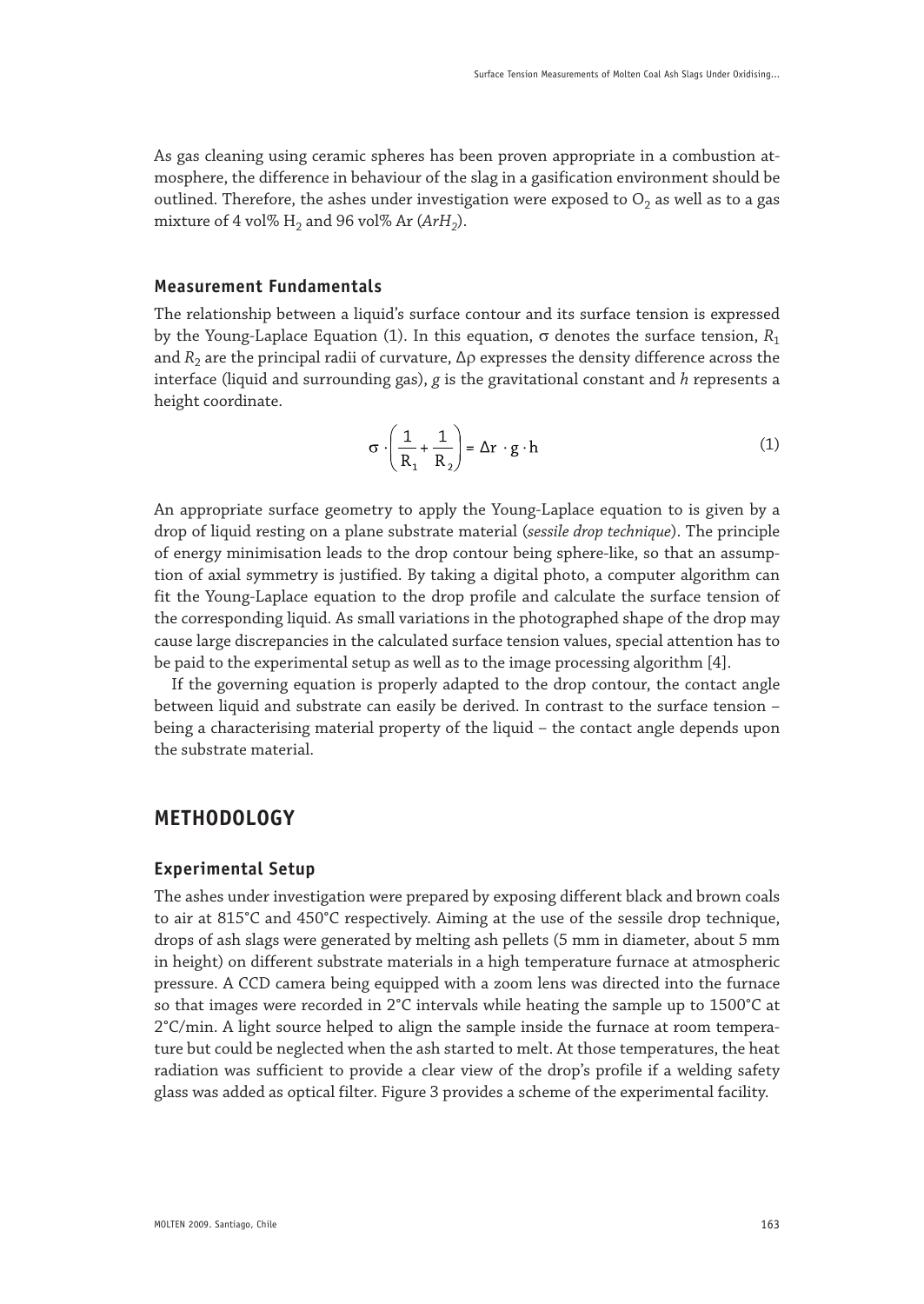

Figure 3: Experimental facility used for surface tension measurements

#### **Analysis Algorithms**

All obtained drop images were analysed with the help of three different computer algorithms. Two of those are commercially sold whereas the third one is freely available at [5]. The commercial codes (*SCA20* and *ADSA*) pursue a *classical* approach of numerically integrating the exact Young-Laplace equation prior to the fitting process. Only the noncommercial software package (*LBADSA*) implements an approximation solution of (1) that is adapted to the photographed drop profile by minimising an energy function. Such energy function is also the basis of active contours (snakes, see [6]).

No code outputs a ready-to-use surface tension value, the slag's surface tension σ rather needs to be calculated from the capillary constant *c* or the shape parameter β defined according to Equations (2) and (3). In addition to the nomenclature of Equation (1), *b* denotes the curvature radius at the apex of the drop (axial symmetry). If the density of the surrounding gas is neglected, the slag's density still needs to be known for the surface tension calculation. Up to now, this density was derived by dividing the average sample mass (taken before and after measurement) by the drop volume which is, in turn, one of the algorithms' results.

$$
c = \frac{\Delta r \cdot g}{\sigma} \tag{2}
$$

$$
\beta = \frac{\Delta r \cdot g \cdot b^2}{\sigma} \tag{3}
$$

In addition to applying the algorithms to the drop images, the calculation results needed to be checked for physical plausibility. All computer codes showed difficulties in analysing certain drop images which was expressed by negative capillary constants, negative or far too large drop volumes as well as contact angles being orders of magnitudes too high. In some cases, those deficiencies could be traced back to a disturbed drop profile (bubble formation at the surface) whereas the reasons for the software failures were unexplainable in other cases. If physical plausibility was not provided, the algorithm's dataset was fully neglected for the corresponding drop image.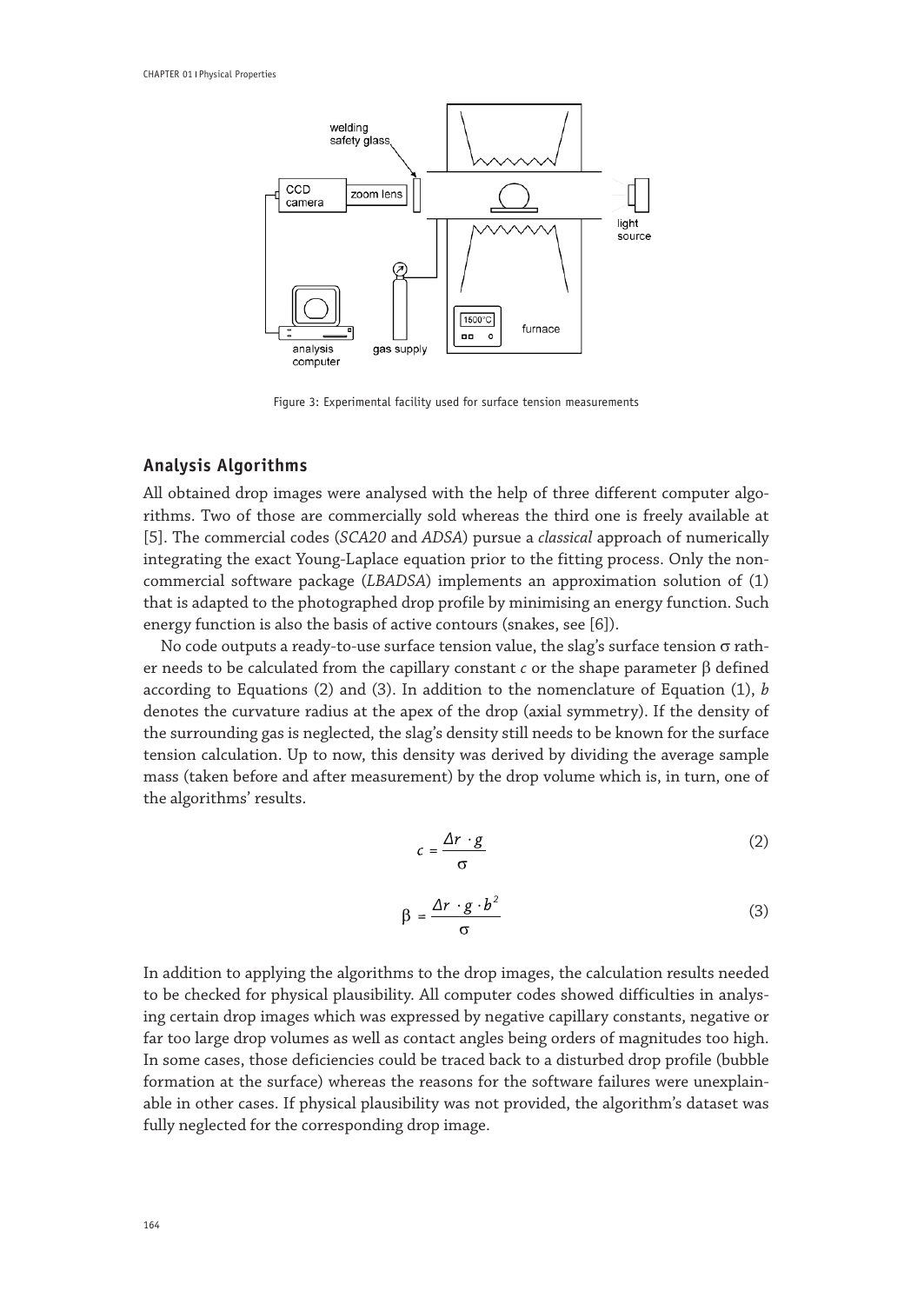#### **Samples**

Table 1 lists the compositions of specimens for which measurement data is given in this article. All *ST-D* samples represent German black coal ashes, *HKR* stands for a German brown coal ash.

|                                | $ST-D-1$ | $ST-D-2$ | $ST-D-4$ | $ST-D-5$ | <b>HKR</b> |
|--------------------------------|----------|----------|----------|----------|------------|
| Al <sub>2</sub> O <sub>3</sub> | 26.264   | 20.028   | 25.697   | 23.429   | 7.558      |
| BaO                            | 0.093    | 0.212    | 0.112    | 0.179    | 0.223      |
| CaO                            | 2.938    | 6.996    | 3.498    | 3.638    | 21.828     |
| Fe <sub>2</sub> O <sub>3</sub> | 10.723   | 9.579    | 7.578    | 7.435    | 11.009     |
| K <sub>2</sub> 0               | 2.530    | 2.168    | 3.493    | 3.975    | 0.253      |
| Mg0                            | 2.322    | 3.980    | 2.819    | 2.819    | 8.789      |
| Mn <sub>2</sub> 0 <sub>3</sub> | 0.158    | 0.230    | 0.124    | 0.114    | 0.287      |
| Na <sub>2</sub> 0              | 1.038    | 1.348    | 0.795    | 0.997    | 2.696      |
| SiO <sub>2</sub>               | 43.856   | 40.433   | 47.921   | 49.847   | 24.602     |
| TiO <sub>2</sub>               | 1.001    | 0.801    | 0.951    | 0.918    | 0.450      |
|                                |          |          |          |          |            |
| s                              | 1.450    | 2.230    | 1.130    | 1.410    | 3.910      |
|                                |          |          |          |          |            |

Table 1: Ash compositions in equivalent oxides and sulphur (weight percentages)

# **RESULTS AND DISCUSSION**

As the surface tension of NaCl is well documented in [7], this substance was used for reference measurements. Those experiments resulted in a relative measurement error of up to 30% which may be due to the algorithms, the alignment of the sample inside the furnace, the zoom and focus settings and a missing optical distortion correction.

Basically two different drop types were observed when performing surface tension measurements. In a reducing gas atmosphere – where graphite was the substrate material – sphere-like drops comparable to the one in Figure 4a occurred. If (brown coal) ashes were exposed to  $O_2$  on an alloy of platinum and gold ( $PtAu5$ ), images of flat drops could be recorded (see Figure 4b).  $Cr_2O_3$  was also tried as substrate material in oxidising atmosphere but due to its high porosity the slags drained away so that drop formation rarely took place.

Plotting the surface tension of German black coal ash slags (exposed to  $ArH<sub>2</sub>$  on graphite) as a function of temperature typically led to large gradients in the melting temperature regime. Nearly constant or slightly rising values in the range of 350 mN/m to 600 mN/m occurred at higher temperatures up to 1500°C. The observation of a surface tension increase as well as the order of magnitude of the measured data is in very good agreement with the findings by Nowok *et al.* [8]. Regarding contact angles, almost constant or gradually decreasing values between 130° and 170° were found. Figure 5 provides the results for the so-called *ST-D-1* German black coal ash. The calculation data of all three algorithms is included in the diagram.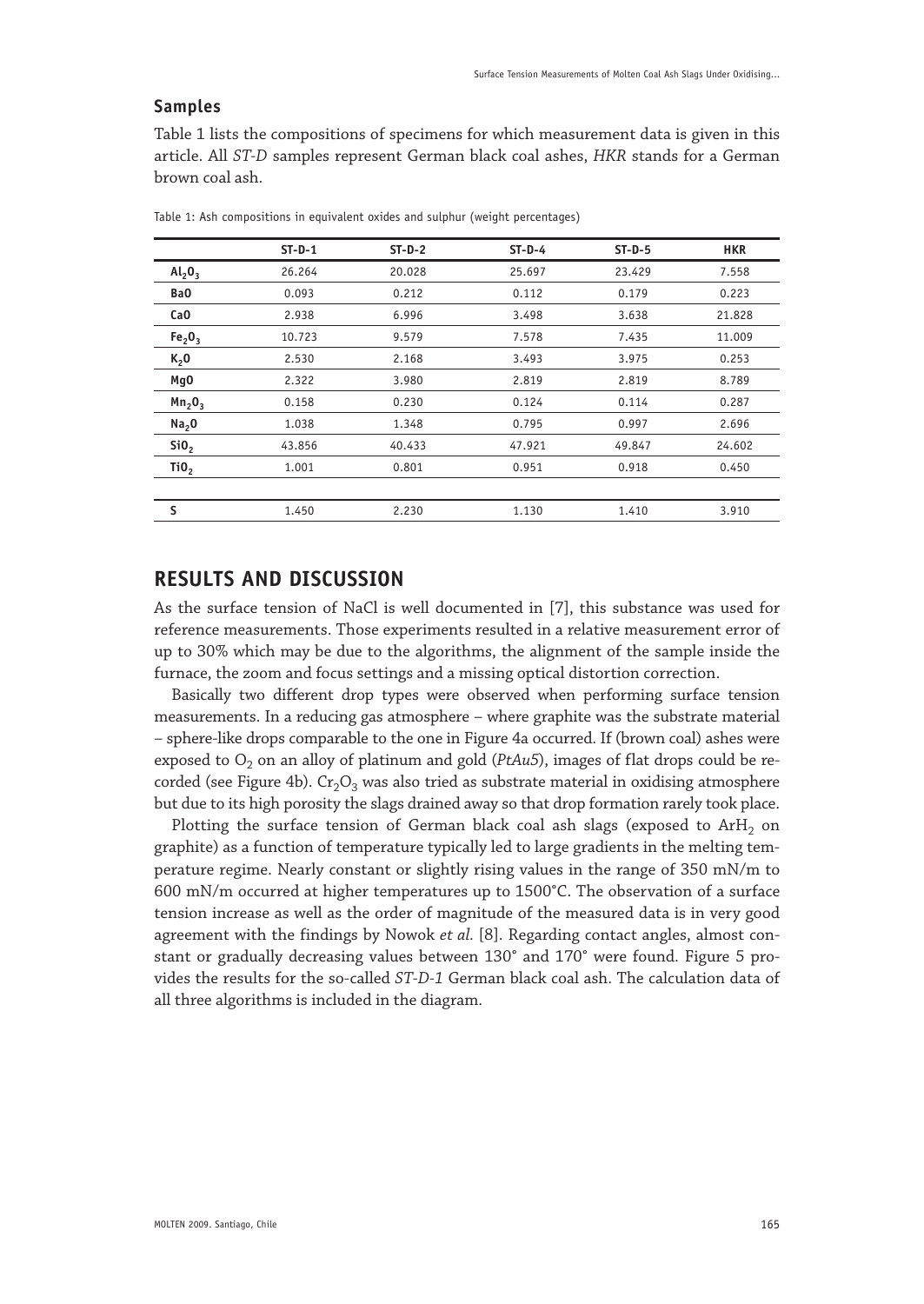



Figure 4a: German black coal ash in ArH<sub>2</sub> on graphite Figure 4b: German brown coal ash in  $0<sub>2</sub>$  on PtAu5

In analogy to Figure 5, the findings for three additional German black coal ashes are given in Figures 6 to 8. It should be noted that an exposure of black coal ashes to  $O_2$  only led to inflating sample pellets. Under these circumstances, drop formation (either sphere-like or flat) was hardly ever observed regardless of the substrate material.



Figure 5: Contact angle and surface tension of  $ST-D-1$  ash in  $ArH<sub>2</sub>$  on graphite

In contrast to the results derived from sphere-like drops, Figure 9 gives an example of what contact angle and surface tension data looked like if flat drops were analysed. From Hoorfar and Neumann [4] it is known, that such drop shapes pose problems for algorithms employed in sessile drop measurements. The data points in Figure 9 were gained when a German brown coal ash (*HKR*) was exposed to an oxidising gas atmosphere on the PtAu5 substrate material. Compared to the diagrams 5 to 8, surface tension values scatter a lot (400 mN/m to 950 mN/m) whereas all three algorithms reveal the same decreasing tendency for the contact angle. Because of forming a flat drop, contact angles decline from 60° to 40° and are therefore much lower than for black coal ashes.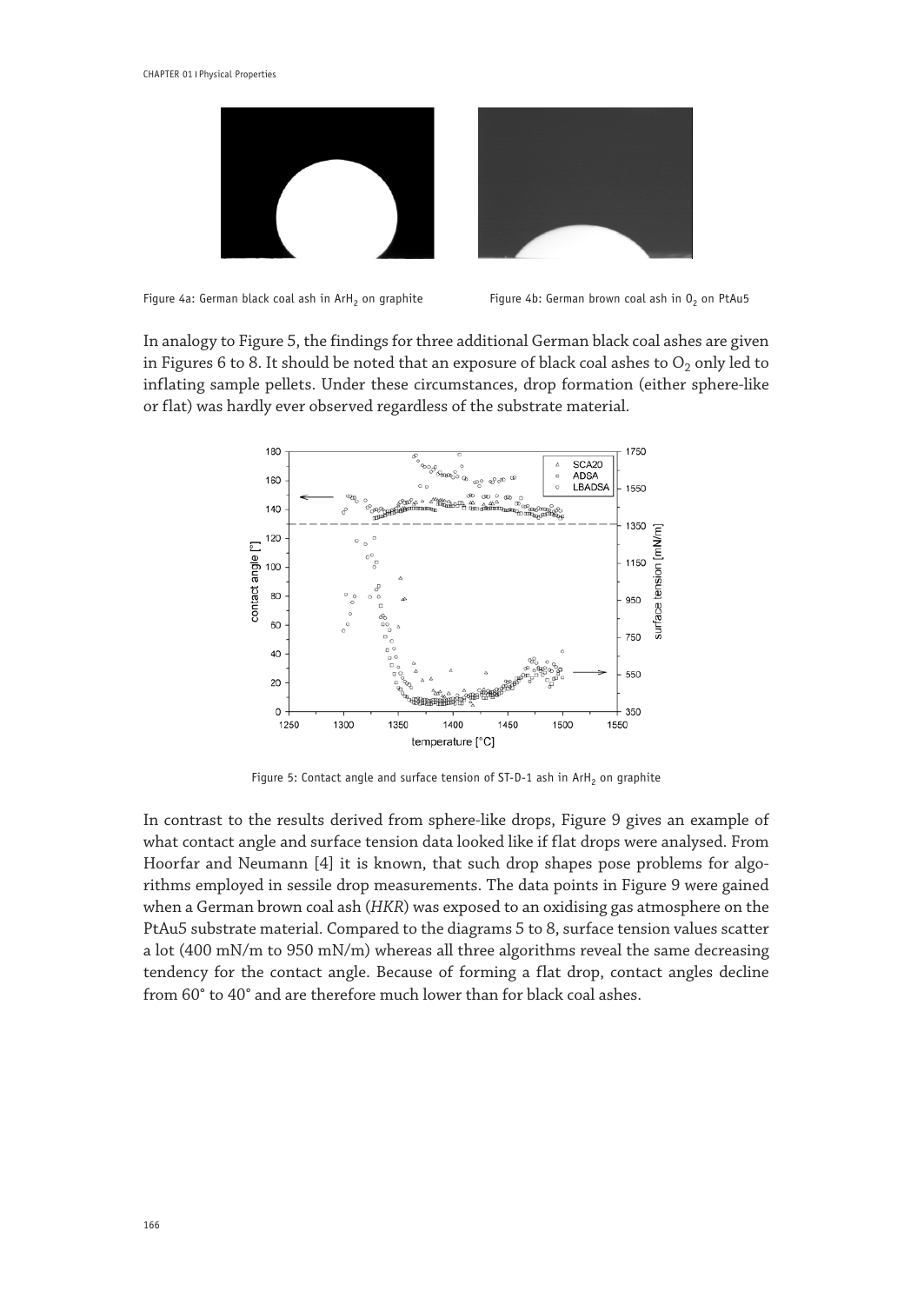

Figure 6: Contact angle and surface tension of ST-D-2 ash in ArH<sub>2</sub> on graphite



Figure 7: Contact angle and surface tension of  $ST-D-4$  ash in  $ArH<sub>2</sub>$  on graphite

With respect to the experiments performed by Nowok *et al.* [8], the decrease of surface tension at low temperatures can be associated with inhomogeneities in the slag. Liquid and solid phases with different chemical compositions may be predominating in the drop throughout the melting temperature interval. It should be noted that Nowok *et al.* only found positive gradients for the surface tension as a function of temperature. The negative gradients given in Figures 5 to 8 must be due to the way the drop is forming from the original ash pellet. As positive gradients were experienced in a few of the current investigations as well, it could be concluded that a rising surface tension at the beginning of drop formation is caused by a growing drop. Such a drop gets more and more spherelike during heating. If negative gradients occurred, the corresponding images revealed a shrinking ash pellet or drop which slightly flattened in the course of the experiment.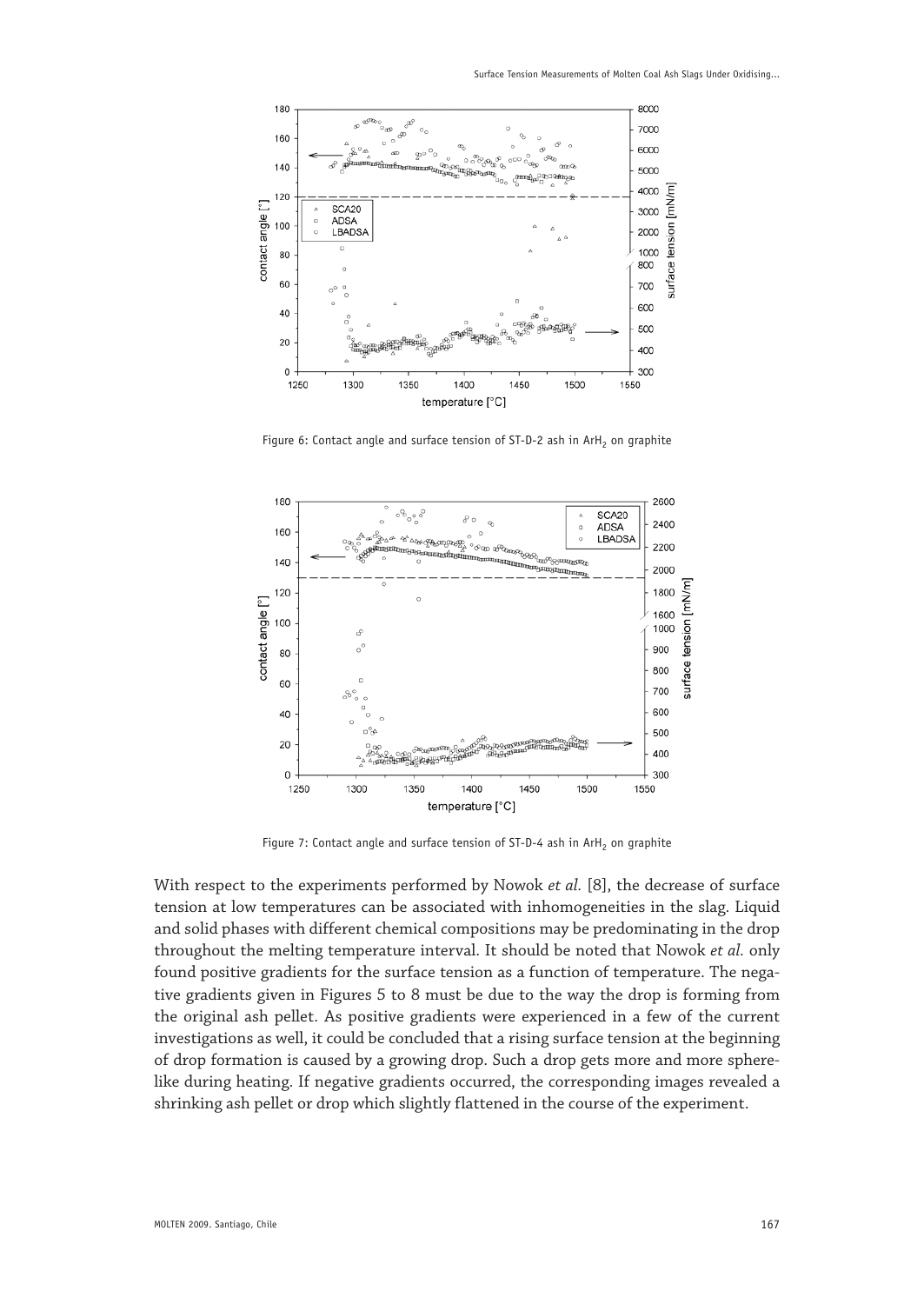

Figure 8: Contact angle and surface tension of ST-D-5 ash in ArH<sub>2</sub> on graphite



Figure 9: Contact angle and surface tension of HKR ash in  $0<sub>2</sub>$  on PtAu5

Contrary to image 4a, black coal drops approaching the last 100°C of the temperature range were often scattered by bubbles at the surface when exposed to ArH<sub>2</sub>. Those irregularities led to difficulties for the analysis programs so that the slight increase of surface tension can also be explained by algorithm deficiencies. As no coal ash was pre-melted during sample preparation, gases may still have been dissolved in the slag. According to Mills and Rhine [9], the FeO contained in a slag is thought to react with the graphite substrate in a reducing gas atmosphere. Consequently, CO is formed leading to higher gas content inside the drop that – in turn – increases bubble formation. Even if swellings at the drop profile were not evident, emerging gases may have blown up the drop from inside, resulting in an overestimation of the drop volume by the algorithms. The computed density as well as the surface tension might therefore be underestimated (see Equations (2) and (3)).

With regards to brown coal ashes, corrugated drop profiles were observed when high compressive forces (25 kN) were used to form the sample pellets. Reducing the force to a value of 1 kN yielded much smoother drop contours. This is probably explainable by fewer densely adhering ash clusters that melt inhomogeneously compared to the surrounding grains of looser ash inside the pellet or drop.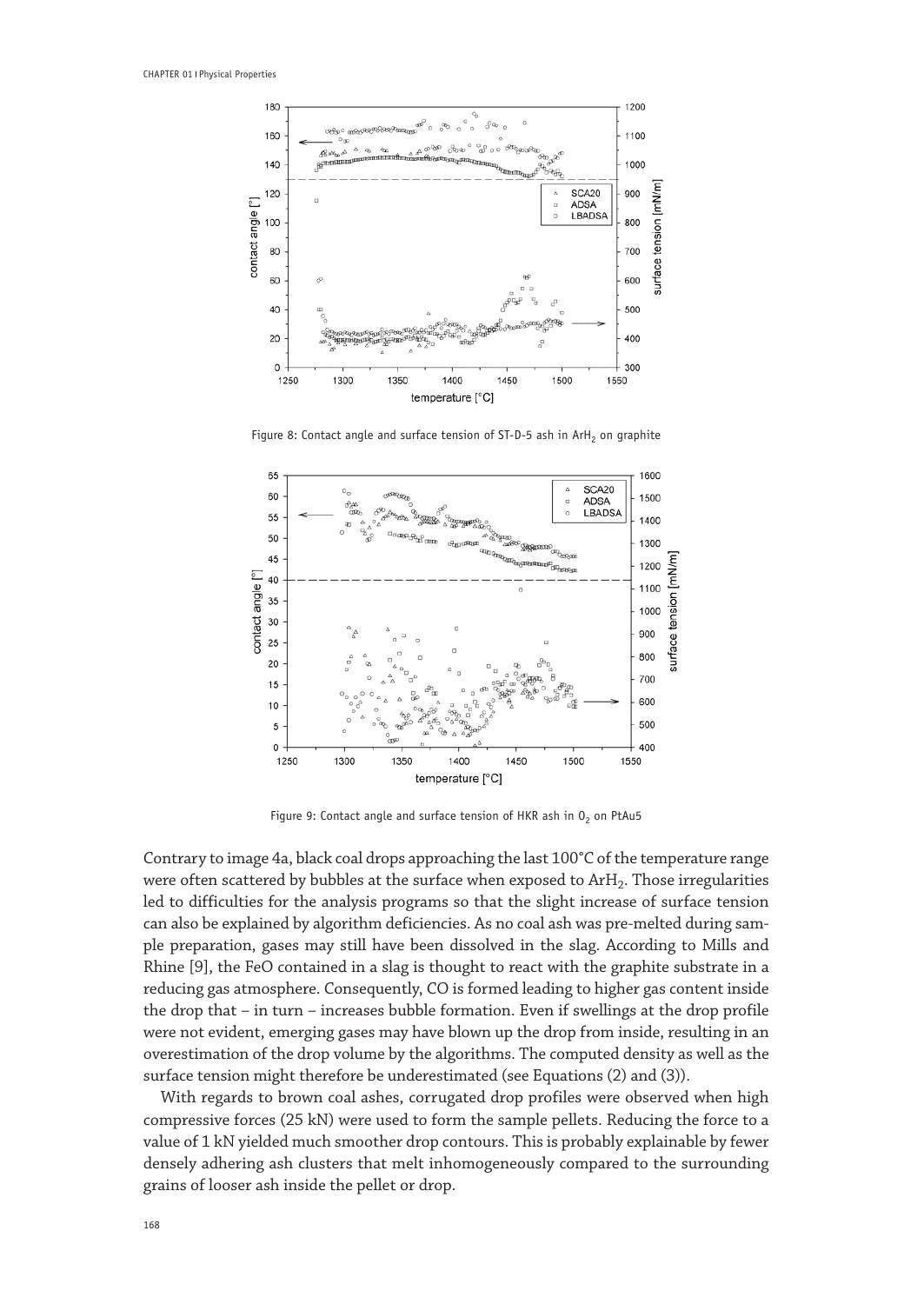If the recorded surface tension rise with temperature is assumed correct, the networkmodifying characteristics of Na<sub>2</sub>O, K<sub>2</sub>O, CaO and MgO cannot be associated directly with a surface tension decrease. Likewise, advancing depolymerisation of the slag seems to be missing. Ionic bonding forces in the slag's modified network could rather cause the increment of surface tension.

The inflation of black coal ash pellets in oxidising atmosphere (involving a lack of measurement data) cannot be explained yet. But a correlation between an ash's sulphur content and its tendency towards inflation in  $O<sub>2</sub>$  seems to exist (see Table 1). When comparing the compositions of black coal ashes to the brown coal ash, an obvious difference is the sulphur content. The highest sulphur amount contained in a black coal ash is 2.23 w% whereas the brown coal ash shows a sulphur percentage of 3.91 w%. This observation is in accordance with the brown coal ash forming a (flat) drop in  $O_2$  without any inflation. In addition, melting sulphur-depleted (< 1.824 w%) biomass ashes in air also led to a blowing up of the sample pellet (see [10]).

# **CONCLUSIONS**

It has been shown that surface tension measurements of coal ash slags can be realised using the sessile drop technique. The presented measurement facility in combination with the three employed analysis algorithms is capable of generating surface tension data that is in accordance with literature. Applying three different algorithms to the drop images assures the correctness of the experimental results from a numeric point of view. Nevertheless, the relative error found during reference measurements might be too high to resolve the influences of varying amounts of individual chemical components on the slag's surface tension.

The effects of ionic bonding forces in the slag's network should not be neglected when seeking explanations for a surface tension rise with temperature. Further research has to be done in this field. Low sulphur contents considerably promote an inflation of the sample pellet in oxidising atmosphere. The exact mechanisms leading to drop formation or blowing up of ashes in dependence of the surrounding gas atmosphere must be studied in further experiments.

In order to reduce the measurement error, slags' densities would better be determined using an independent technique. A multiplication of errors can thus be avoided. To further reduce difficulties in the image analysis process, a pre-melting of the ashes should be considered aiming at bubble-free drop contours.

### **REFERENCES**

- Kanniche, M. & Bouallou, C. (2007). *CO<sub>2</sub> Capture Study in Advanced Integrated Gasification Combined Cycle*. Applied Thermal Engineering, vol. 27, pp. 2693-2702. [1]
- **Pruschek, R., Oeljeklaus, G., Brand, V., Haupt, G., Zimmermann, G. & Ribberink, J. S.**  (1995). *Combined Cycle Power Plant with Integrated Coal Gasification*, *CO Shift and CO2 Washing*. Energy conversion and management, Vol. 36, No. 6-9, pp. 797-800. [2]
- **Förster, M., Hannes, K. & Telöken, R.** (2001). *Combined Cycle Power Plant with Pressurized Pulverized Coal Combustion (PPCC): State of Development and Perspectives*. VGB PowerTech, Vol. 81, pp. 30-35. [3]
- **Hoorfar, M. & Neumann, A. W.** (2006). *Recent Progress in Axisymmetric Drop Shape Analysis (ADSA)*. Advances in Colloid and Interface Science, Vol. 121, pp. 25-49. [4]